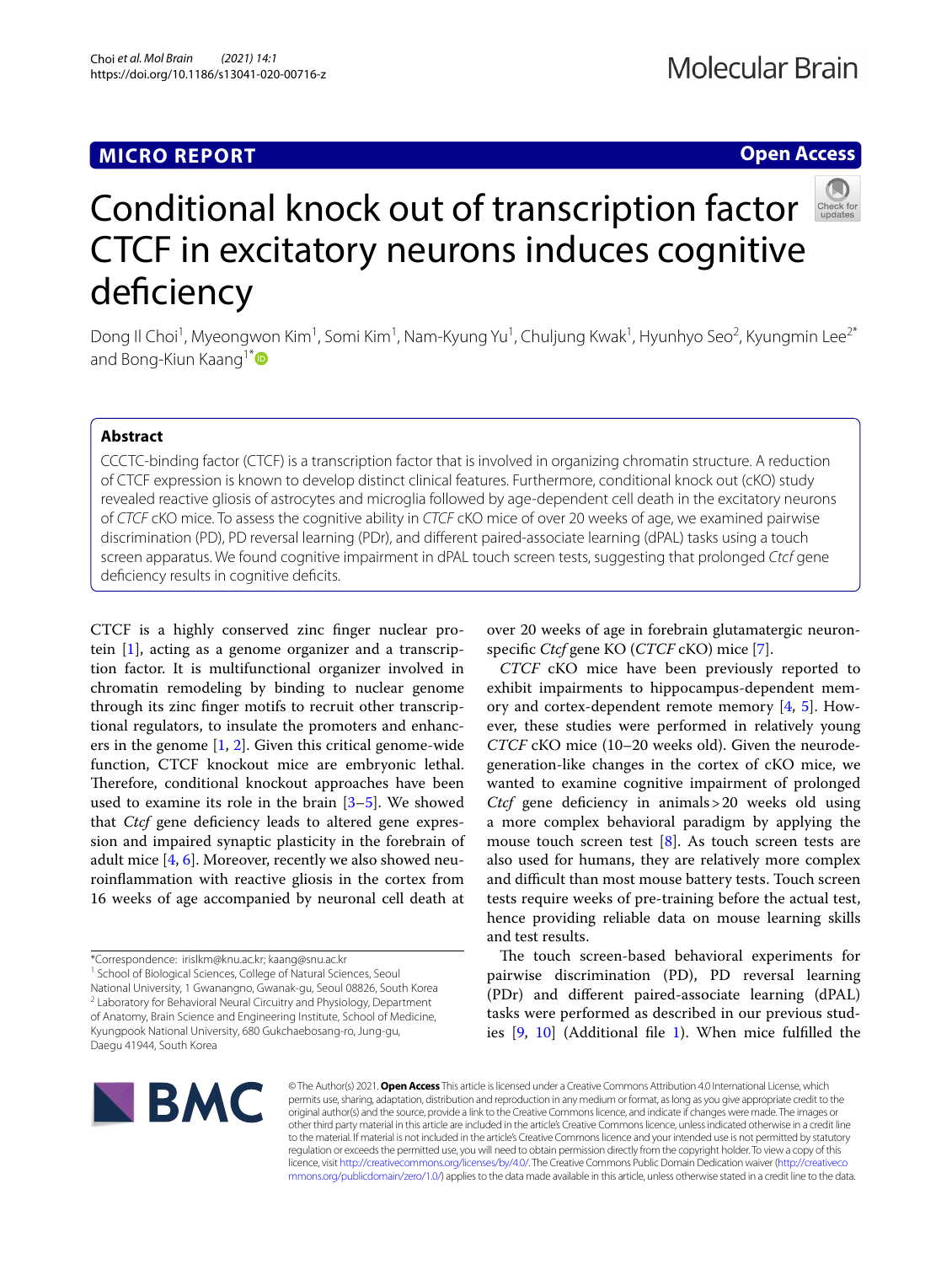success criteria (correct response>80%) in PD learning, we performed PD reversal learning by switching S+(reward giving stimulus) and S− (beep alert stimulus) to measure behavioral fexibility. We examined the learning performance over time in control and cKO mice for 10 days (Fig. [1](#page-1-0)a) with linear regression analysis (Fig. [1](#page-1-0)b). We found that the learning enhancement per day (%) is signifcantly lower in cKO group during reversal leaning compared to control group (Fig. [1c](#page-1-0); control = 7.4496  $\pm$  0.713%/day, cKO = 3.3246  $\pm$  1.124%/

day;  $t(11)=2.973$ ,  $p=0.012668$ ; independent *t* test). These data suggest that the ability to suppress a previous reward-related response is decreased in cKO, indicating a deficit of behavioral flexibility in cKO mice.

Furthermore, in the dPAL test, compared to the controls, *CTCF* cKO mice showed impairments in selecting the correct response. Although *CTCF* cKO and control mice started the training with a similar level of correct responses, *CTCF* cKO mice displayed a learning deficit as training proceeded and did not reach the same level



<span id="page-1-0"></span>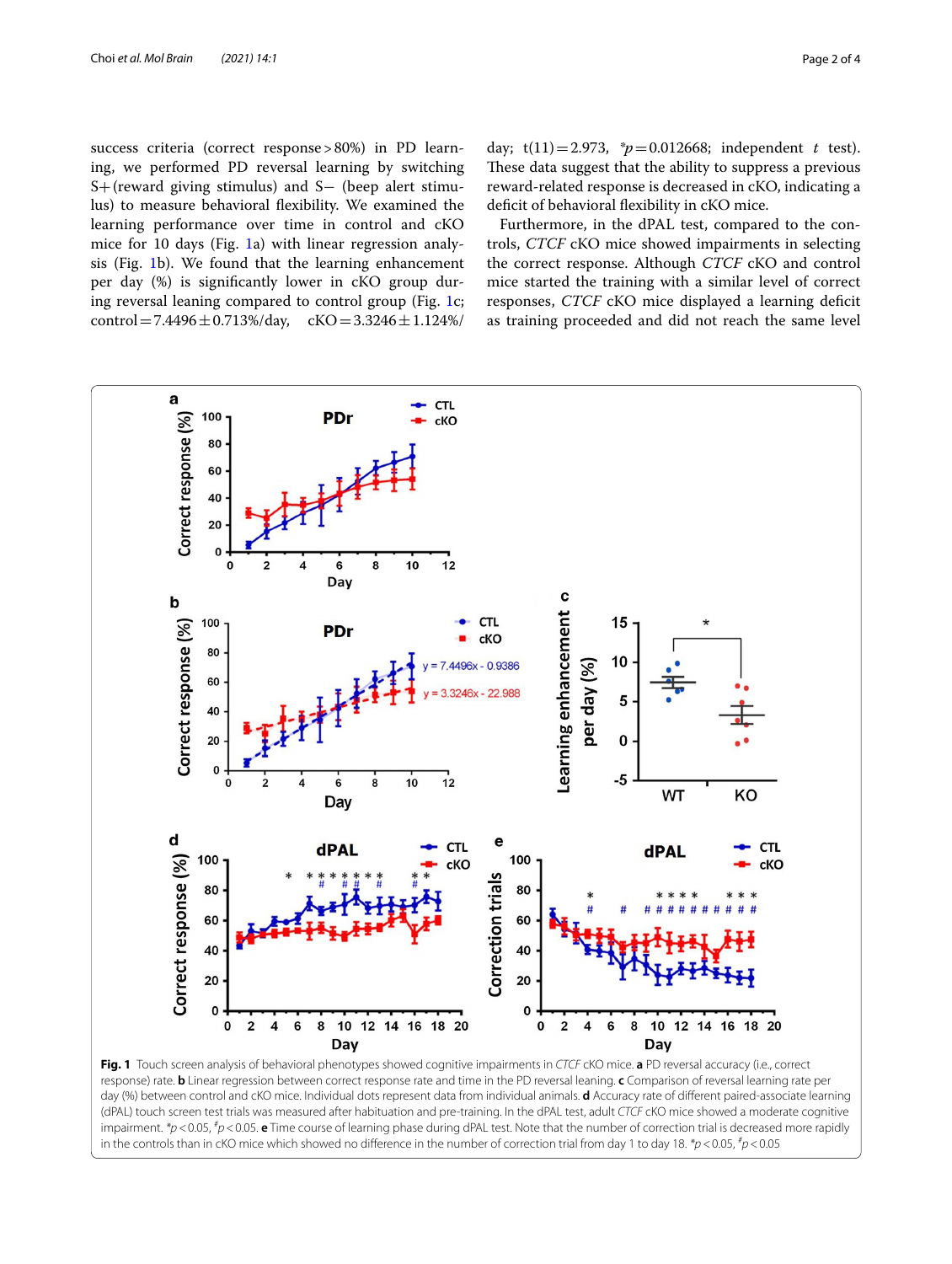of correct responses as control mice (Fig. [1](#page-1-0)d). In the dPAL data analysis, we found a signifcant interaction between "genotype" and "time" (Fig. [1d](#page-1-0); genotype: F(1, 11)=12.551, *p*=0.005, time: F(9.809, 107.898)=6.513, *p*=0.0000001, interaction: F(9.809, 107.898)=2.459, *p*=0.011; two-way ANOVA with mixed design repeated measures). Simple main efect analysis as a post-hoc revealed that *CTCF* cKO mice showed impairments in selecting the correct response compared to the controls (Fig. [1d](#page-1-0); for day 5, *\*p*=0.037; for day 7, *\*p*=0.031; for day 8, *\*p*=0.030; for day 9, *\*p*=0.006; for day 10, *\*p*=0.013, for day 11, *\*p*=0.009, for day 12, *\*p*=0.021, for day 13, *\*p*=0.027, for day 16, *\*p*=0.034, for day 17, *\*p*=0.012). Although *CTCF* cKO and control mice started the training with a similar level of correct responses at day 1, *CTCF* cKO mice displayed a moderate learning deficit as training proceeded and did not reach the same level of correct responses compared with the control mice showing an enhancement of correct response over time (Fig. [1d](#page-1-0); for day 8, *# p*=0.040; for day 10, *# p*=0.035; for day 11,  $\mu = 0.033$ ; for day 13,  $\mu = 0.037$ ; for day 16  $\mu = 0.010$ ; simple main effect applysis with pairwise  $\bar{p}$ =0.010; simple main effect analysis with pairwise comparison). During the training periods, the number of correction trials was analyzed in *CTCF* cKO and control mice by two-way ANOVA with repeated measures and we found a signifcant interaction between "genotype" and "time" (mixed model ANOVA; Fig. [1e](#page-1-0); genotype: F(1, 11)=6.304,  $p=0.029$ , time: F(9.814, 107.950)=9.571,  $p=0.000000000039$ , interaction:  $p=0.000000000039$ , F(9.814, 107.950) = 2.958,  $p = 0.003$ ). Then, simple main efect analysis as a post-hoc revealed that the control mice showed a signifcant decrease in the number of correction trials over time compared to cKO mice (Fig. [1e](#page-1-0); for day 4, *\*p*=0.027; for day 10, *\*p*=0.017; for day 11, *\*p*=0.026; for day 12, *\*p*=0.025; for day 13, *\*p*=0.011, for day 16, *\*p*=0.009, for day 17, *\*p*=0.010, for day 18, *\*p*=0.007). Moreover, when comparing the correction trial number of day 1 with each one of day 2 to day 18, the number of correction trials decreased more rapidly in the controls than in cKO mice showing no diference over time (Fig. [1e](#page-1-0); in control mice: for day 4,  $^{\#}p$  = 0.031; for day 7, *# p*=0.031; for day 9, *# p*=0.049; for day 10, *# p*=0.005; for day 11,  $^{\#}p = 0.003$ ; for day 12,  $^{\#}p = 0.001$ ; for day 13,  $^{\#}n = 0.002$ ; for day 14,  $^{\#}n = 0.045$ ; for day 15,  $^{\#}n = 0.002$ ; *p*=0.002; for day 14, *# p*=0.045; for day 15, *# p*=0.002; for day 16,  $p^*p = 0.003$ ; for day 17,  $p^*p = 0.004$ ; for day 18,  $p^*p = 0.002$ ; simple main effect analysis with pairwise  $\bar{p}$ =0.002; simple main effect analysis with pairwise comparison).Taken together, these results indicate that *CTCF* cKO mice show a deficit in behavioral flexibility and cognitive function, which may be related to the cell death and reactive gliosis caused by CTCF defciency.

In this study, we showed that adult *CTCF* cKO mice exhibited signs of lack of behavioral fexibility and

cognitive dysfunction in the PDr and dPAL touch screen test. These cognitive impairments are likely due to the loss of glutamatergic neurons in the cortex, particularly in the ACC, as inhibitory neurons in the striatum are relatively intact in adult *CTCF* cKO mice [\[7](#page-3-6)]. ACC is known to be involved in behavioral fexibility as well as decision making, adaptation, and anticipation in rodents  $[11]$  $[11]$ . Therefore, it is possible that CTCF deficiency in the ACC may lead to lack of behavior fexibility in adult *CTCF* cKO mouse. Although CTCF defciency has been demonstrated to be prominent in the ACC [\[7\]](#page-3-6), which plays a critical role in remote memory formation [[12,](#page-3-11) [13](#page-3-12)], pain processing [\[12](#page-3-11)], and other higher cognitive functions [\[14\]](#page-3-13), other forebrain areas may also contribute to the cognitive dysfunction induced by CTCF defciency. As we reported previously, the hippocampus plays a key role in dPAL leaning [\[9](#page-3-8)]. Interestingly, it was reported that direct glutamatergic projection from the ACC to hippocampal CA1 and CA3 region is involved in retrieval of contextual fear memory [\[15\]](#page-3-14). In this regard, loss of glutamatergic neurons in the ACC of *CTCF* cKO mice and the hippocampus may afect retrieval of association between location and visual stimuli during dPAL learning. Further, although 12–15-week old *Ctcf* cKO mice did not show any defcit in learning and recent memory storage during contextual fear conditioning and Morris water maze task [\[5](#page-3-3)], it is still possible that younger mice at earlier ages could show a deficit in our touch screen-based cognition test that remains to be resolved in the future.

### **Supplementary Information**

The online version contains supplementary material available at [https://doi.](https://doi.org/10.1186/s13041-020-00716-z) [org/10.1186/s13041-020-00716-z.](https://doi.org/10.1186/s13041-020-00716-z)

<span id="page-2-0"></span>**Additional fle 1.** Supplementary materials & methods.

#### **Acknowledgements**

Not applicable.

#### **Authors' contributions**

DIC, SK, N-KY, and B-KK designed the experiments. DIC, MWK, SK, N-KY, CK, HS, KL conducted and analyzed the experiments. DIC, CK, KL, and B-KK wrote the manuscript. All authors read and approved the fnal manuscript.

#### **Funding**

Supported by the National Research Foundation (NRF) through grants funded by the Korean government (MSIP) [NRF-2019R1F1A1063932] to K.L. and [NRF-2012R1A3A1050385] to B.K.K., and by L'Oreal Korea-UNESCO Women in Science fellowship and L'Oreal-UNESCO Rising Talent Award to N.K.Y.

#### **Availability of data and materials**

The data supporting the conclusions of this study are included in this article and Additional fle [1.](#page-2-0) Additional data are available from the corresponding author upon request.

#### **Ethics approval and consent to participate**

The Animal Care and Use Committees of Seoul National University approved the animal protocols.